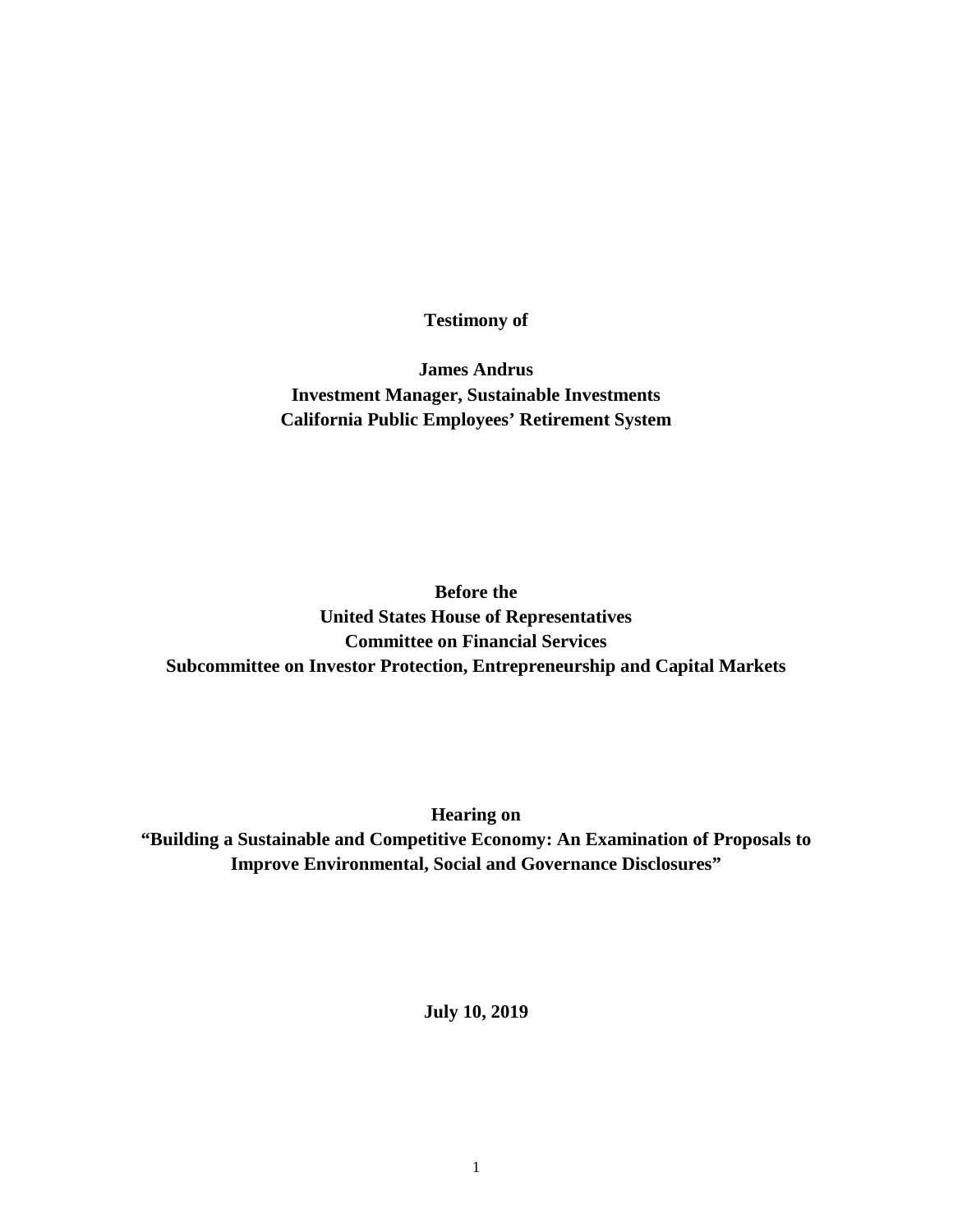Chairwoman Maloney, Ranking Member Huizenga, and other Members of the Subcommittee:

Thank you for the opportunity to testify at today's hearing. My name is James Andrus, and I am an Investment Manager for the Sustainable Investments program for the California Public Employees' Retirement System ("CalPERS"). I am pleased to appear before you today on behalf of CalPERS. I applaud and support the Subcommittee's focus on building a sustainable and competitive economy. CalPERS appreciates that Environmental, Social, and Governance ("ESG") disclosures play an important role in that work.

My testimony discusses how CalPERS benefits from a system that ensures effective, accountable and transparent corporate governance, while at the same time promoting capital formation with the objective of achieving the best returns and value for shareowners over the long-term. Ultimately, CalPERS's primary responsibility is to our beneficiaries, and so our long-term investment returns are central to all our thinking about these issues. I will provide an overview of CalPERS, discuss our governing principles, and review various legislative proposals under consideration.

# **CalPERS**

CalPERS is the largest public pension fund in the United States ("U.S."), with approximately \$370 billion in global assets as of market close on June 30, 2019. CalPERS has equity holdings in over 10,000 public companies globally. CalPERS is a fiduciary that provides over \$22 billion annually in retirement benefits to more than 1.9 million public employees, retirees, their families, and beneficiaries. Delivering investment returns is our investment office's number one job. Achieving good investment returns helps us avoid increasing the contributions required from California's communities. Increasing contributions takes away budget resources otherwise available for those communities to provide public services. For this reason, we are focused on ESG topics that can affect our returns.

To promote long-term returns, CalPERS has developed and implemented a set of Governance and Sustainability Principles ("Principles"), which are included in the appendix to this testimony. Updated annually, these Principles are a statement of our views on best practices to guide the internal and external managers of CalPERS when making investment decisions and provide the framework by which we advocate with policy-makers, execute our shareowner proxy voting responsibilities and engage portfolio companies to achieve long-term returns.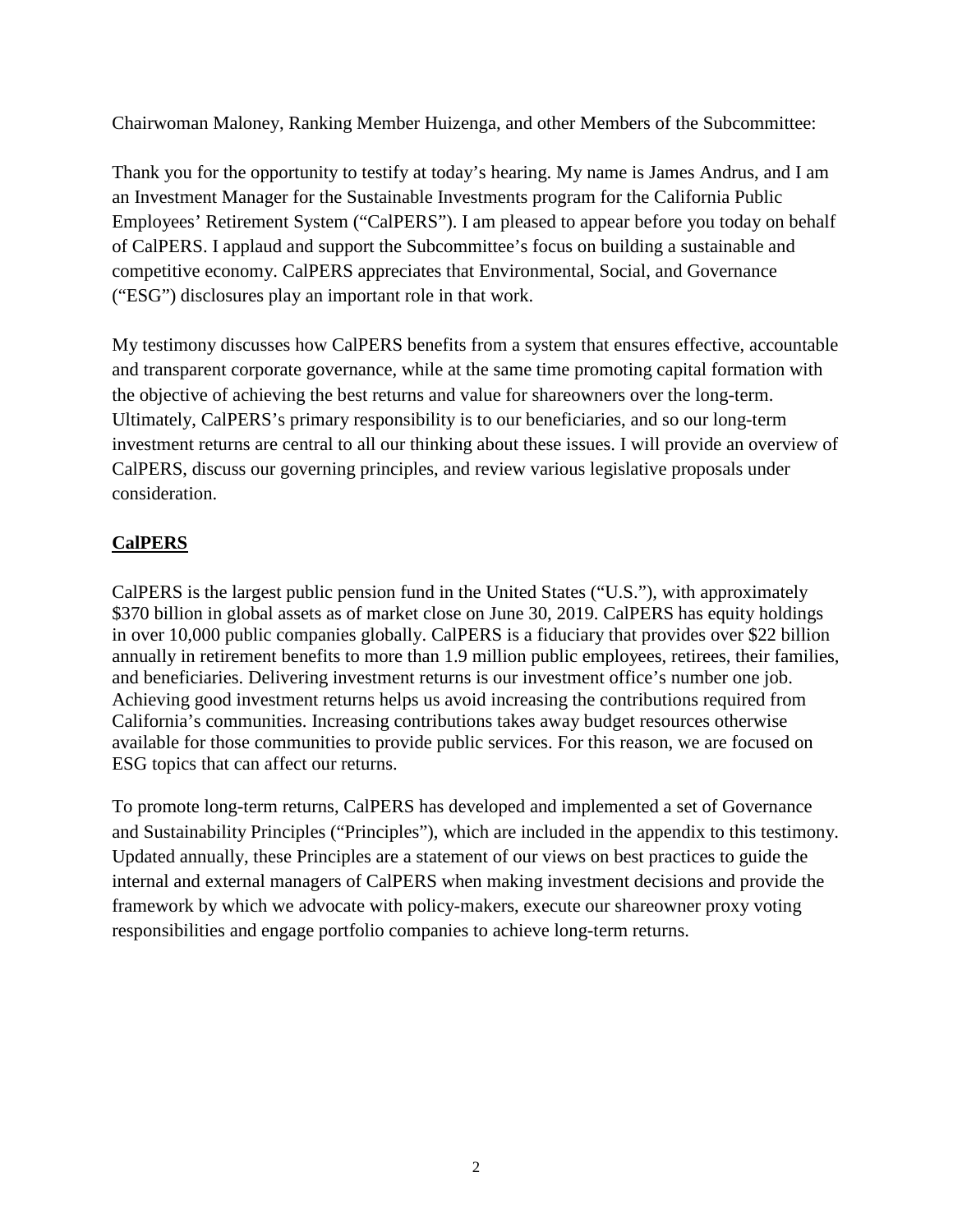## **CalPERS ESG Strategic Plan and Principles**

In August of 2016, the CalPERS Board of Administration adopted an ESG 5-Year Strategic Plan ("Strategic Plan") for the purpose of minimizing risk, maximizing returns, and ensuring accountability from all those involved. Within this broad framework, my testimony will highlight CalPERS' views on data and corporate reporting, among other topics central to the ESG disclosure dialogue. Together, our Principles and our Strategic Plan support a robust reporting regime for publicly traded companies that would address issues that impact shareowner value over the long-term. Together, they have guided us to work with partners and advocate for policies that address climate change, board diversity, improvements in human capital management, and governance issues such as majority voting. I applaud this Subcommittee for focusing on certain matters that we consider critical to a sustainable economy.

Before we discuss the specific proposals, I think it is important to note that the proposals we are discussing today are limited to publicly traded companies. For the past few years, the majority of capital raised in the U.S. has not been generated through public offerings. To the contrary, the majority of capital raised in the U.S. is now through so-called "private" offerings, which do not have the disclosure obligations or investor rights and other protections that are the hallmarks of the public capital markets. In part because of the dramatic shift in where capital is being raised, we at CalPERS are changing where we invest as well. As fiduciaries focused on maximizing our returns for our beneficiaries, we are increasingly focused on private market opportunities. Despite the generally greater risks and costs of these private investments, we must focus on maximizing our long-term returns, and we cannot simply ignore the market where more than half of new investments are made.

This raises an important point for today's discussion: most of the ESG-related policy dialogue focuses only on the public markets. Moving forward, we encourage you to also consider how important ESG issues like those we are discussing today can be carried into the non-public market space as well.

### **Legislative Proposals: Strong Disclosure for Stronger Capital Markets**

The U.S. is home to the world's most dynamic and robust capital markets. As a significant institutional investor with a long-term investment horizon, CalPERS fundamentally depends on the integrity and efficiency of our financial markets to provide the sustainable, risk-adjusted returns that allow us to meet our commitments over the course of multiple decades. We believe that enhanced data and transparency requirements will promote more efficient and sustainable financial markets over the long-term.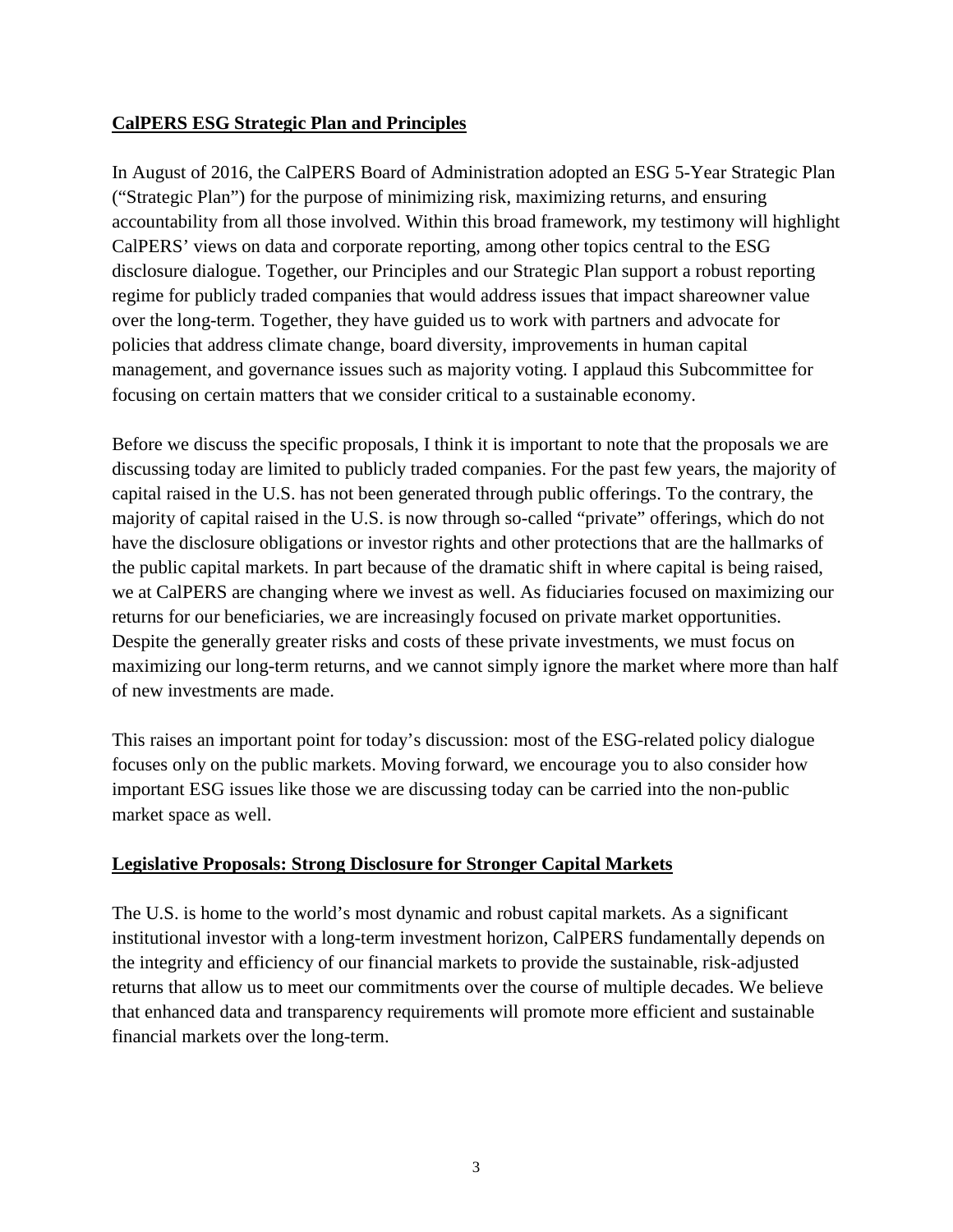Corporate reporting plays a key role in sustaining capital markets. As a long-term shareowner, CalPERS understands first-hand that effective disclosures are essential to enhancing the efficiency of global capital markets, to focusing companies' management on risks and opportunities, supporting informed decision-making about shareowner proposals, and, ultimately, to delivering our pensioners their promised retirement and health benefits.

Our Principles outline opportunities to strengthen effective disclosures and guide our advocacy efforts. We strongly believe that all investors, whether large institutions or private individuals, should have access to financial reporting disclosures that allow providers of capital to make informed decisions whether to buy, sell, or hold certain securities. Likewise, such disclosures provide investors with the information they need to decide how to vote their shares. Without high-quality, consistent, and comparable disclosures, CalPERS and other investors are disadvantaged as we make capital allocation decisions and assess the performance of corporate boards and management teams.

Critically, CalPERS and other pension funds will be inhibited from adequately exercising their fiduciary duty without such disclosures. Such disclosures are necessary to close the information gap that occurs when management of a company is aware or should be aware of certain risks, yet such information is not available to shareowners. In line with this view, we strongly support the Securities and Exchange Commission's ("SEC") work to comprehensively review the disclosure requirements of Regulation S-X and Regulation S-K and have actively responded to the relevant requests for comment in support of greater transparency.<sup>[1](#page-3-0)</sup> Indeed, there are many substantive areas about which long term investors could use more information. For example, as a member of the Human Capital Management Coalition, we joined others to file a petition with the SEC focused on human capital disclosures.<sup>[2](#page-3-1)</sup>

We are excited and pleased by the opportunity to weigh in on the proposals before the Subcommittee today. It is our belief that this package of bills will require issuers to view ESG metrics through the lens of long-term business strategy, will encourage corporations to be mindful of ESG and other risks that could impact their operations, and will provide for greater transparency regarding cash flow, corporate expenditures, and public policy engagement. I will now discuss, in broad terms, CalPERS' views on the bills before us today.

<span id="page-3-0"></span> $\overline{a}$ <sup>1</sup> *See* Letter from CalPERS to Brian J. Fields, Secretary, U.S. Securities and Exchange Commission (Nov. 30, 2015) (available at https://www.sec.gov/comments/s7-20-15/s72015-38.pdf); Letter from CalPERS to Brian J. Fields, Secretary, U.S. Securities and Exchange Commission (July 21, 2016) (available at [https://www.sec.gov/comments/s7-06-16/s70616-267.pdf\)](https://www.sec.gov/comments/s7-06-16/s70616-267.pdf).<br><sup>2</sup> See Letter from Human Capital Management Coalition to William Hinman, Director, Division of Corporation

<span id="page-3-1"></span>Finance, U.S. Securities and Exchange Commission (July 6, 2017) (available at https://www.sec.gov/rules/petitions/2017/petn4-711.pdf)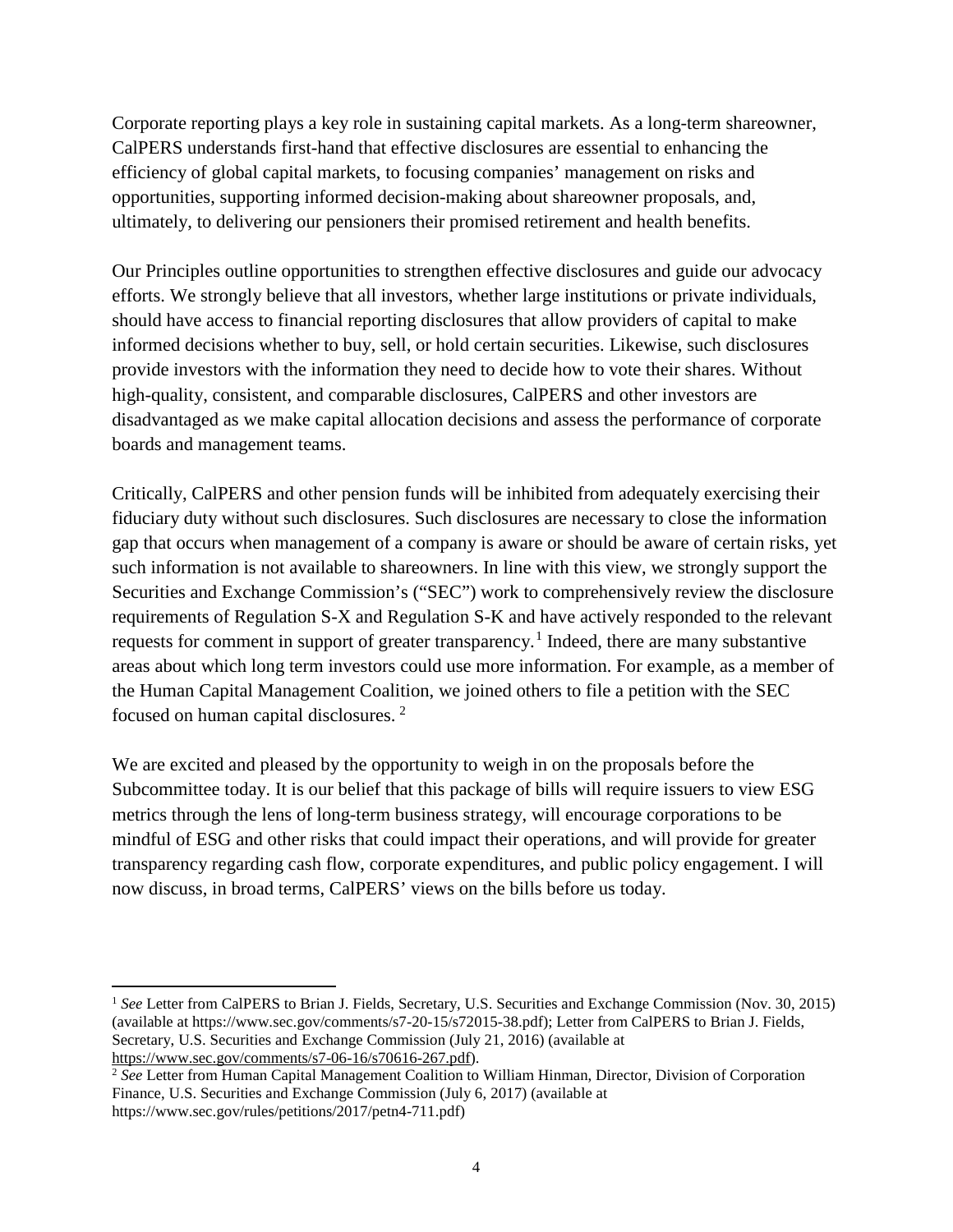#### *Shareholder Protection Act of 2019*

Our Principles call for robust board oversight and disclosure of corporate charitable and political activity to ensure alignment with business strategy and to protect assets on behalf of shareowners. As fiduciaries, we need to know how our capital is being used, including if and when political expenditures are made. We have consistently been in favor of enhanced disclosure of such spending and therefore support the "Shareholder Protection Act of 2019." In fact, during the most recent proxy season, we supported various shareowner proposals that would require companies to report their political spending and to adopt board oversight procedures.

Notably, in the majority opinion of the Court in *Citizens United*, former Justice Anthony Kennedy wrote that:

> With the advent of the Internet, prompt disclosure of expenditures can provide shareholders and citizens with the information needed to hold corporations and elected officials accountable for their positions and supporters. Shareholders can determine whether their corporation's political speech advances the corporation's interest in making profits, and citizens can see whether elected officials are "in the pocket' of so-called moneyed interests." [] The First Amendment protects political speech; and disclosure permits citizens and shareholders to react to the speech of corporate entities in a proper way. This transparency enables the electorate to make informed decisions and give proper weight to different speakers and messages. $3$

Setting aside other aspects of the Court's decision and with the important caveat that I am not commenting on CalPERS' overall position on the decision, former Justice Kennedy's words make clear that the Supreme Court envisioned future action by Congress to enhance corporate political transparency. We agree and urge Congress or the SEC to implement these important disclosures.

### *Climate Risk Disclosure Act of 2019*

Embedded in our Principles is the expectation that corporate boards disclose fair, accurate, and material information relevant to investment decisions, thereby enabling shareowners to evaluate risks, past and present performance, and to draw inferences regarding future performance. For investors navigating the complexity of climate change, it is essential to have detailed scenariobased corporate disclosures regarding the potential impact of both the transition and physical

<span id="page-4-0"></span> $\overline{a}$ <sup>3</sup> *Citizens United v. FEC*, 558 U.S. 310 (2010).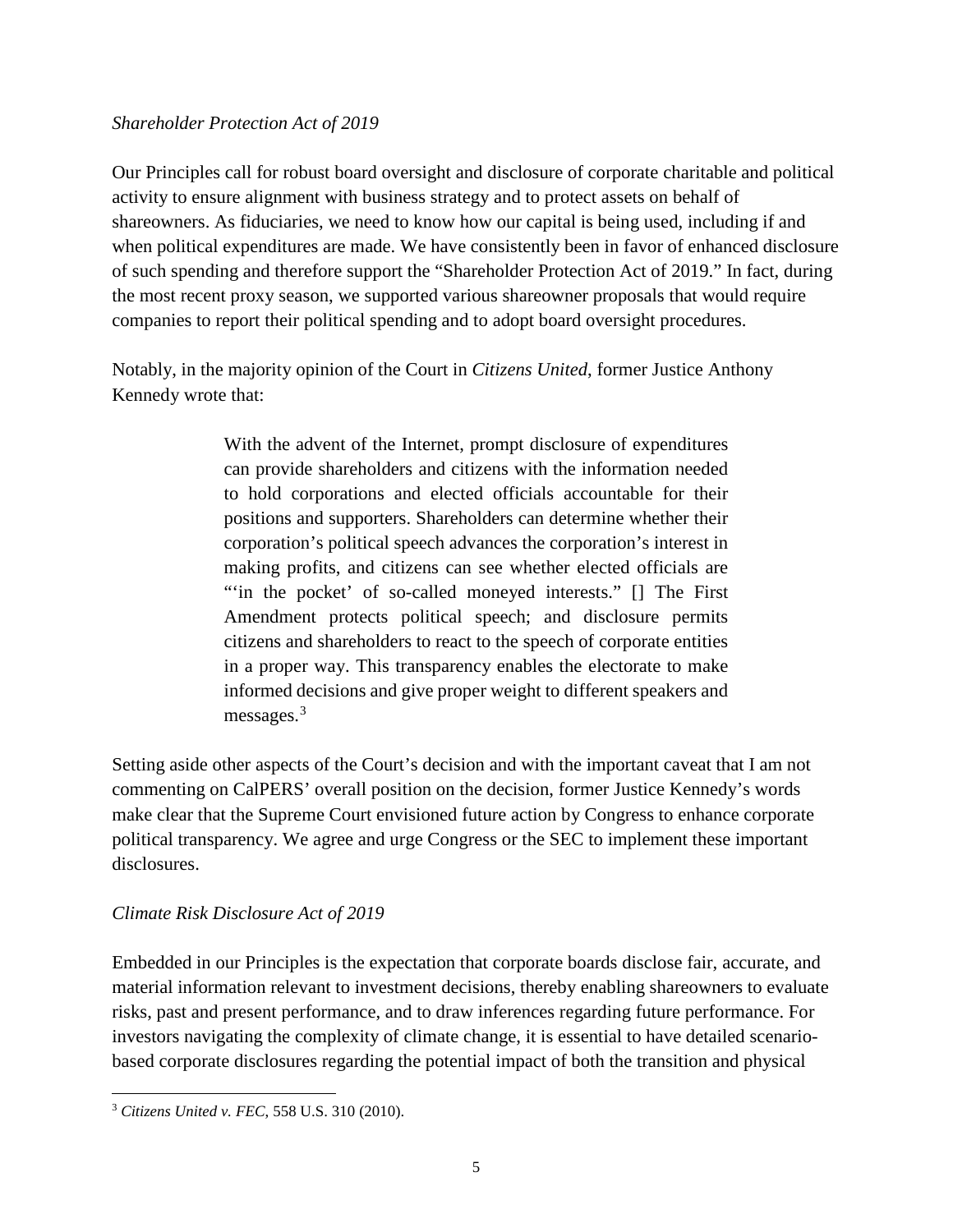risks to corporations' performance across time horizons (short, medium and long-term). Comprehensive disclosure of risk factors related to climate change should clearly reveal how companies identify and manage such risks to generate sustainable economic returns. Investors need companies to provide a detailed explanation of how each significant climate-related risk affects the company, as well as disclosure of exactly how the company plans to address and manage the risk. For investors, as the providers of the capital, knowing what measures the board of directors is taking to manage and mitigate risks creates trust and confidence regarding their investments. We therefore support the "Climate Risk Disclosure Act of 2019" because it will support investors in understanding the sustainability of their investments and in the development of the type of sustainable economy through which pension funds such as CalPERS can generate the returns we need over the long-term.

#### *ESG Disclosure Simplification Act of 2019*

Our Principles call on us to encourage corporate boards to present balanced and understandable assessments of companies' positions and prospects in their annual corporate reports. Accurate and accessible reports are critical for shareowners to assess a company's performance, business model, strategy and long-term prospects.

Consistent with CalPERS' Strategic Plan, the "ESG Disclosure Simplification Act of 2019" ("ESG Disclosure Act") would require companies to make new and more robust ESG disclosures. This legislation would establish an inclusive process for advancing important proposals aligned with our Strategic Plan objectives related to integrated reporting. Moreover, the legislation's suggested process is thoughtful: its proposal to establish a committee to advise the SEC in the development of appropriate disclosures would provide the SEC additional access to knowledgeable and innovative thinkers.

These additional disclosures are important to better understand companies' potential long-term performance and risks. The process identified in the ESG Disclosure Act should produce high quality ESG disclosures. As we stated in our comments on Regulation S-K, we believe that enhanced corporate reporting related to governance, risk, and compliance helps to put historical performance, as well as risks, opportunities, and prospects for the company into context.

CalPERS has advocated for many of these reforms outside of Congress as well. In 2018, CalPERS signed the Petition for Rulemaking on ESG Disclosure<sup>[4](#page-5-0)</sup> ("the Petition"), which was authored by securities law professors Cynthia A. Williams and Jill E. Fisch. The Petition called on the SEC to develop a comprehensive framework requiring issuers to disclose identified ESG aspects of company operations.

<span id="page-5-0"></span> <sup>4</sup> Petition from Fox, Saul A. and Williams, Cynthia A. to Brian J. Fields, Secretary, U.S. Securities and Exchange Commission (Oct. 1, 2018) (available at [https://www.sec.gov/rules/petitions/2018/petn4-730.pdf\)](https://www.sec.gov/rules/petitions/2018/petn4-730.pdf).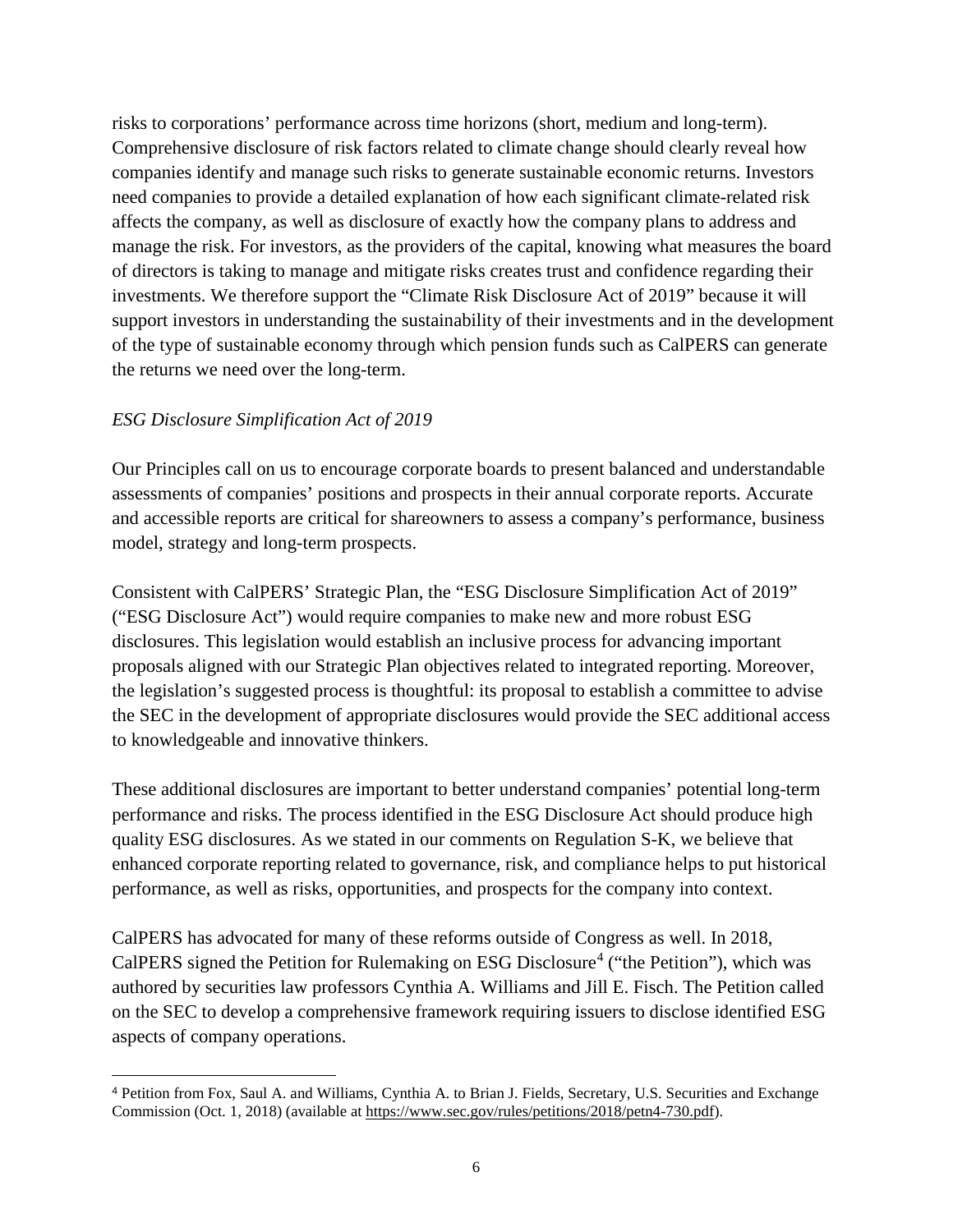Detailed disclosures around not only the probability of certain occurrences but also the result and implications on performance will help investors understand a company's strategic objectives and its progress in meeting them. Accordingly, we support the ESG Disclosure Act.

#### *Corporate Human Rights Risk Assessment, Prevention, and Mitigation Act of 2019*

Our Principles are clear with regard to human rights:

Corporations should adopt maximum progressive practices toward the elimination of human rights violations in all countries or environments in which the company operates.

In line with our Principles, we advocate for policies, procedures, training and internal reporting structures to ensure commitment to universal human rights. We support the "Corporate Human Rights Risk Assessment, Prevention, and Mitigation Act of 2019" because of its focus on the protection of human rights.

### *Country by Country Tax Payment Disclosure*

Our Principles focus significantly on emerging systemic risks, stating that CalPERS will advocate for a disclosure regime that better enables earlier identification of risks that threaten global markets. Likewise, our Principles state that CalPERS will work to foster action that mitigates those risks.

The Organization for Economic Cooperation and Development ("OECD") has stated that changes are needed to effectively prevent double taxation and tax avoidance. The first step in addressing these significant issues is tax transparency.

As an investor in many of the largest public companies in the world, we are acutely aware of the complexities of international taxes, and the increasingly important role that taxes play in corporate profitability. Unfortunately, current tax disclosures in the United States do not provide investors with sufficient tax-related information to adequately assess companies' valuations and risks. This lack of transparency creates an information gap whereby management may be well aware of risks being taken while shareowners are left in the dark. The legislation before the Subcommittee would require the disclosure of overly aggressive international tax planning arrangements, thereby reducing systemic risk and ensuring stronger long-term outcomes.